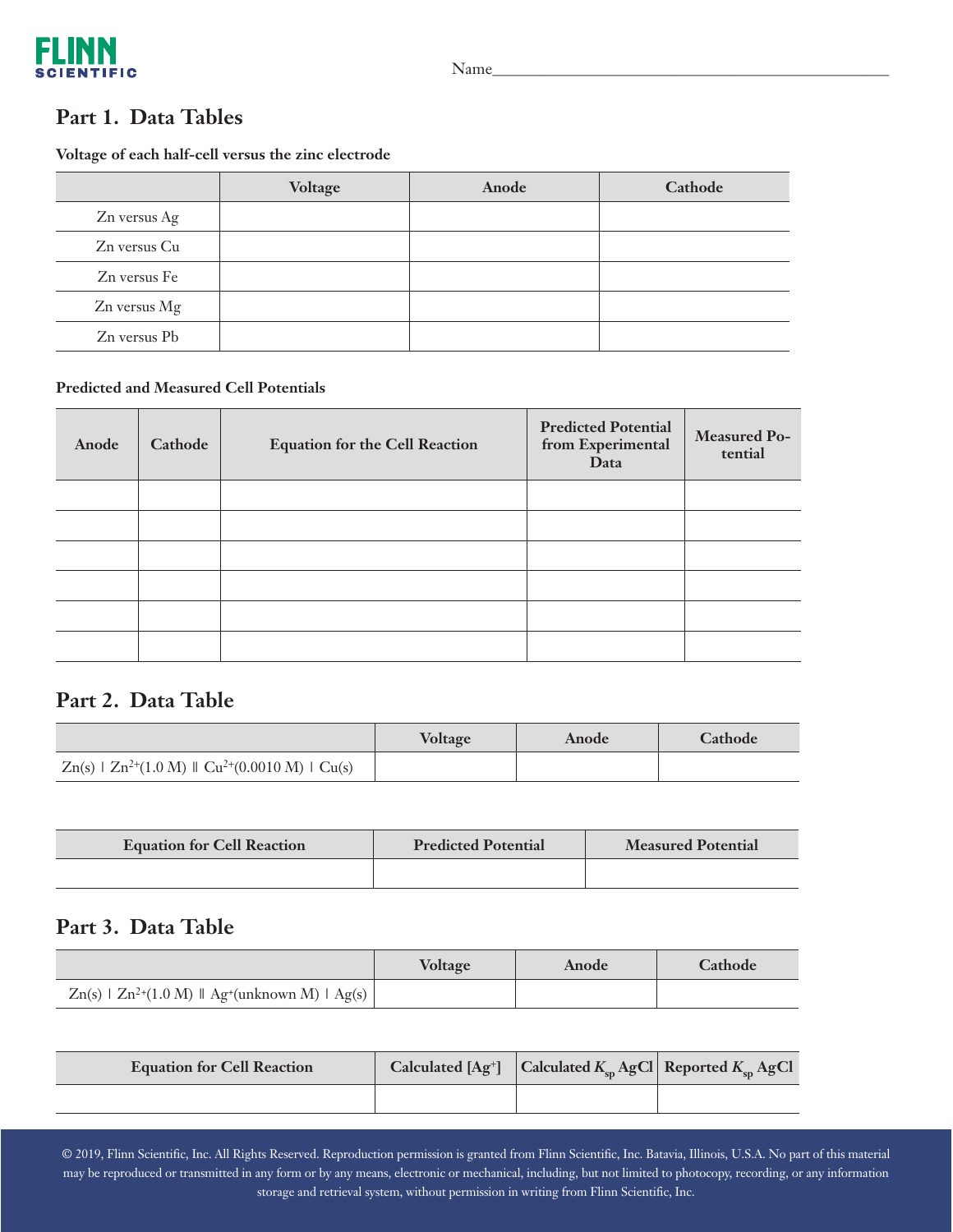# **Calculations**

**Part 1.**

1. Write reduction equations for each metal ion, arranging the equations in decreasing order of measured potential in the table below. Include zinc in the table, using 0.00 volts as the potential of the  $Zn \perp Zn^{2+}$  half-cell. Record the accepted standard potentials using the hydrogen electrode as standard, and calculate the difference between the two standard values.

 **Reduction Equations for Each Ion Arranged in Decreasing Order of Potential:**

| <b>Reduction Equation</b> | using Zinc as the<br>Standard, $E^{\circ}_{Zn}$ | <b>Electrode Potential Accepted Electrode Poten-</b><br>tial using Hydrogen<br>as Standard, $E^{\circ}$ | $E^{\circ}_{Z_{n}} - E^{\circ}$ |
|---------------------------|-------------------------------------------------|---------------------------------------------------------------------------------------------------------|---------------------------------|
|                           |                                                 |                                                                                                         |                                 |
|                           |                                                 |                                                                                                         |                                 |
|                           |                                                 |                                                                                                         |                                 |
|                           |                                                 |                                                                                                         |                                 |
|                           |                                                 |                                                                                                         |                                 |
|                           |                                                 |                                                                                                         |                                 |

2. Use the electrode potentials from the above table to predict the voltages of the six half-cell combinations selected in Part 1, step 10. Record this value and which metal is the cathode and which is the anode in the second Part 1 Data Table for each combination. Compare the predicted and measured potentials.

### **Part 2.**

Write a balanced net ionic equation for the reaction occurring in the cell in Part 2. Record this equation in the Part 2 Data Table. Use the Nernst equation to calculate what the expected voltage should be. Record this value in the Part 2 Data Table. Compare this value to the measured voltage.

### **Part 3.**

- 1. Write a balanced net ionic equation for the reaction occurring in the cell. Use the Nernst equation to calculate the concentration of the Ag<sup>+</sup> ion. Record this value in the Part 3 Data Table.
- 2. Calculate the value of the solubility product of AgCl. Compare the calculated value to a reported value. Record this value in the Part 3 Data Table.